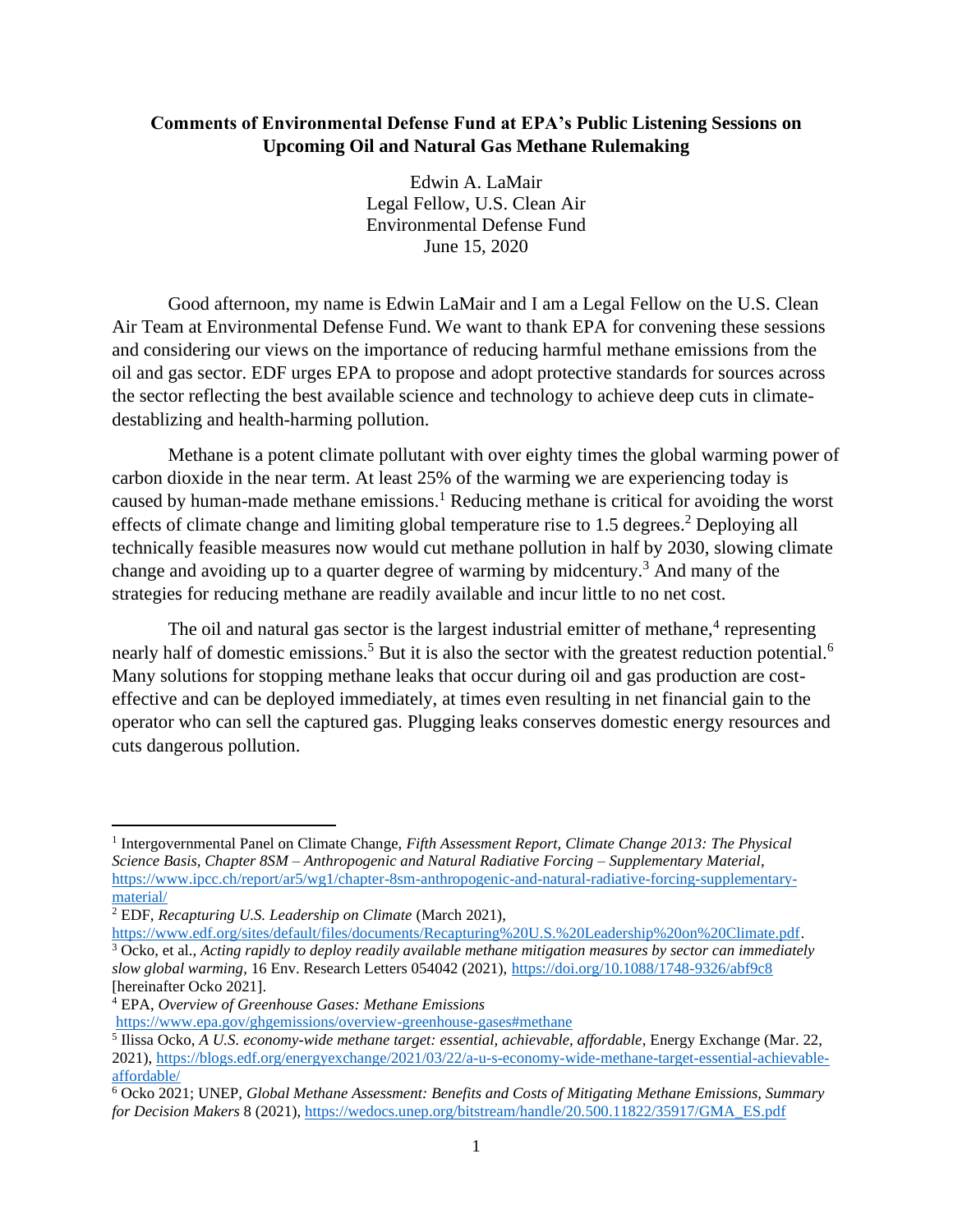Stopping methane leaks is necessary to protect communities on the frontlines of oil and gas development. The pollution from this industry leads not only to climate impacts, but seriously burdens the health of nearby residents.<sup>7</sup> Smog-forming volatile organic compounds and toxic air pollutants like benzene are emitted alongside methane. Inhalation of these dangerous pollutants can lead to irreversible lung damage, asthma attacks, and cancer. An analysis from EPA scientists predicts that air pollution from the oil and gas sector will lead to 1,970 premature deaths in 2025 alone, underscoring the need for urgent action.<sup>8</sup>

EPA's next generation standards should achieve deep reductions in methane and local air pollution and we respectfully urge the agency to ensure these critical safeguards incorporate the following key principles:

# *Equity and justice for impacted communities.*

Standards for oil and gas sources must be designed to benefit communities overburdened with industrial development and polluted air. Currently, around 9.1 million people in the United States live within a half-mile of an existing oil or gas well.<sup>9</sup> Some of these groups—like children and elderly people—are particularly sensitive to the health risks posed by ozone and other local air pollution from oil and gas development. Reducing emissions in these communities is critically important and EPA should ensure these communities are engaged and thoroughly heard as the agency crafts new clean air standards.

## *Enhancing transparency and accountability.*

Data on compliance and emissions reductions should be publicly available and easily accessible in real time to promote transparency and accountability. Increased transparency is important for ensuring compliance as well as promoting equity and justice.

### *Accelerating innovation.*

Strong standards should provide pathways for innovation to speed the development and proliferation of emerging technologies that are making it easier, faster, and cheaper to detect and reduce emissions. Federal regulations should speed the advancement of these technologies by incentivizing the creation of increasingly effective and efficient methods to dramatically cut methane.

Accelerating advanced technologies can also be an important driver of job creation. A methane mitigation industry has developed to help the oil and gas sector find and fix leaks to cut emissions and prevent the loss of valuable natural gas.<sup>10</sup> A recent report from Datu Research

<sup>7</sup> Fann, et al., *Assessing human health PM2.5 and ozone impacts from US oil and natural gas sector emissions in 2025*, 52 Envtl. Sci. & Tech. 8095 (2018), <https://pubs.acs.org/doi/pdf/10.1021/acs.est.8b02050> [hereinafter Fann, et al.]; Clean Air Task Force, *Gasping for Breath: An analysis of the health effects from ozone pollution from the oil and gas industry* (2016).

<sup>8</sup> Fann, et al. at 8099.

<sup>9</sup> This includes: 580,000 kids under the age of five; 1.4 million people over the age of 65; 1.4 million people living below the poverty line; and nearly 2.7 million people of color. EDF, *Federal Methane Map*, [https://www.edf.org/federalmethanemap/.](https://www.edf.org/federalmethanemap/)

<sup>10</sup> *See* Datu Research, *Find, Measure, Fix: Jobs in the U.S. Methane Emissions Mitigation Industry* (2021).